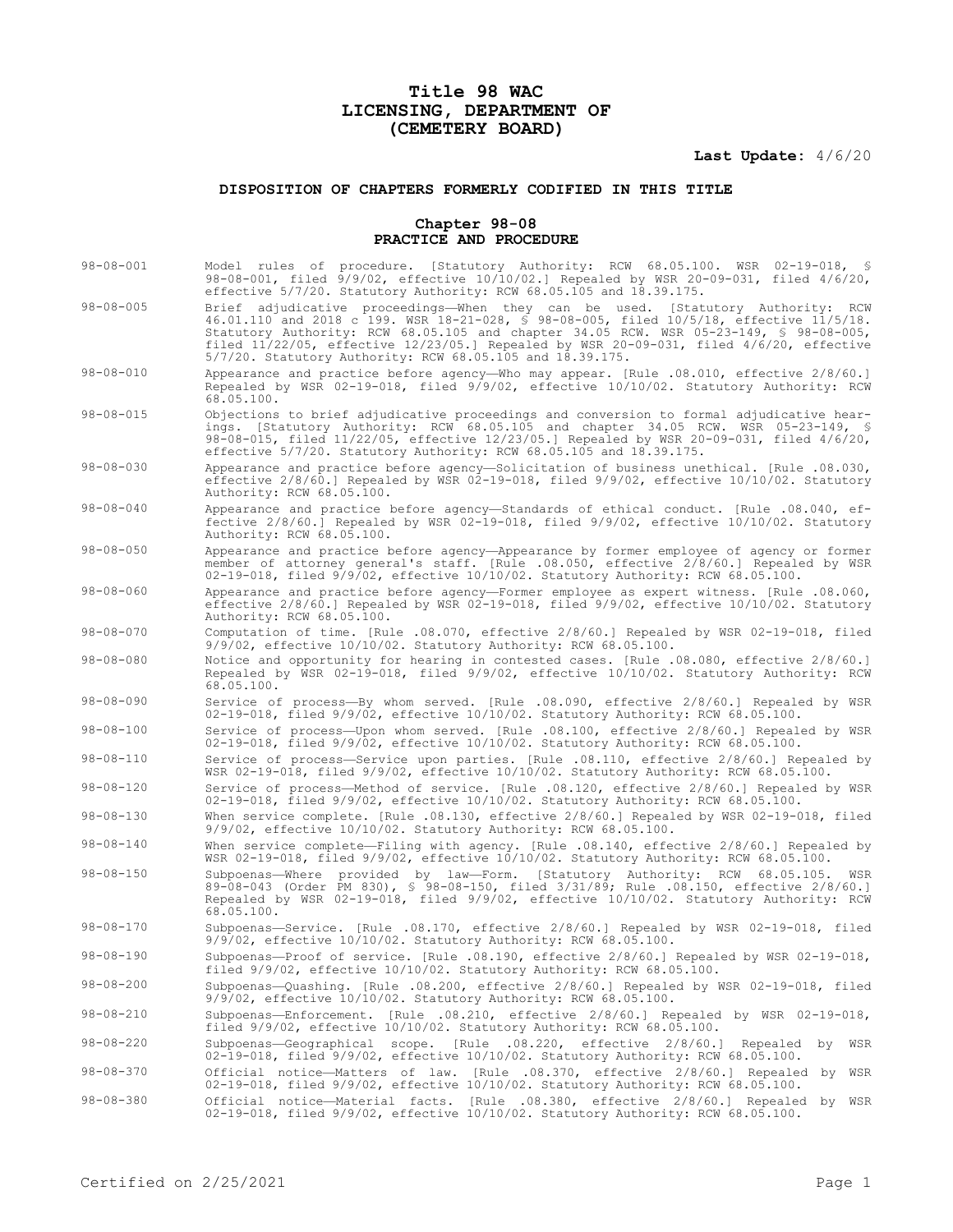- 98-08-390 Presumptions. [Rule .08.390, effective 2/8/60.] Repealed by WSR 02-19-018, filed 9/9/02, effective 10/10/02. Statutory Authority: RCW 68.05.100.
- 98-08-400 Stipulations and admissions of record. [Rule .08.400, effective 2/8/60.] Repealed by WSR 02-19-018, filed 9/9/02, effective 10/10/02. Statutory Authority: RCW 68.05.100.
- 98-08-410 Form and content of decisions in contested cases. [Rule .08.410, effective 2/8/60.] Repealed by WSR 02-19-018, filed 9/9/02, effective 10/10/02. Statutory Authority: RCW 68.05.100.

98-08-420 Definition of issues before hearing. [Rule .08.420, effective 2/8/60.] Repealed by WSR 02-19-018, filed 9/9/02, effective 10/10/02. Statutory Authority: RCW 68.05.100.

98-08-430 Prehearing conference rule—Authorized. [Rule .08.430, effective 2/8/60.] Repealed by WSR 02-19-018, filed 9/9/02, effective 10/10/02. Statutory Authority: RCW 68.05.100.

- 98-08-440 Prehearing conference rule—Record of conference action. [Rule .08.440, effective 2/8/60.] Repealed by WSR 02-19-018, filed 9/9/02, effective 10/10/02. Statutory Authority: RCW 68.05.100.
- 98-08-450 Submission of documentary evidence in advance. [Rule .08.450, effective 2/8/60.] Repealed by WSR 02-19-018, filed 9/9/02, effective 10/10/02. Statutory Authority: RCW 68.05.100.

98-08-460 Excerpts from documentary evidence. [Rule .08.460, effective 2/8/60.] Repealed by WSR 02-19-018, filed 9/9/02, effective 10/10/02. Statutory Authority: RCW 68.05.100.

- 98-08-470 Expert or opinion testimony and testimony based on economic and statistical data—Number and qualifications of witnesses. [Rule .08.470, effective 2/8/60.] Repealed by WSR 02-19-018, filed 9/9/02, effective 10/10/02. Statutory Authority: RCW 68.05.100.
- 98-08-480 Expert or opinion testimony and testimony based on economic and statistical data—Written sworn statements. [Rule .08.480, effective 2/8/60.] Repealed by WSR 02-19-018, filed 9/9/02, effective 10/10/02. Statutory Authority: RCW 68.05.100.
- 98-08-490 Expert or opinion testimony and testimony based on economic and statistical data—Supporting data. [Rule .08.490, effective 2/8/60.] Repealed by WSR 02-19-018, filed 9/9/02, effective 10/10/02. Statutory Authority: RCW 68.05.100.
- 98-08-500 Expert or opinion testimony and testimony based on economic and statistical data—Effect of noncompliance with WAC 98-08-470 or 98-08-480. [Rule .08.500, effective 2/8/60.] Repealed by WSR 02-19-018, filed 9/9/02, effective 10/10/02. Statutory Authority: RCW  $68.05.100$ .
- 98-08-510 Continuances. [Rule .08.510, effective 2/8/60.] Repealed by WSR 02-19-018, filed 9/9/02, effective 10/10/02. Statutory Authority: RCW 68.05.100.

98-08-520 Rules of evidence—Admissibility criteria. [Rule .08.520, effective 2/8/60.] Repealed by WSR 02-19-018, filed 9/9/02, effective 10/10/02. Statutory Authority: RCW 68.05.100.

- 98-08-530 Rules of evidence—Tentative admission—Exclusion—Discontinuance—Objections. [Rule .08.530, effective 2/8/60.] Repealed by WSR 02-19-018, filed 9/9/02, effective 10/10/02. Statutory Authority: RCW 68.05.100.
- 98-08-540 Petitions for rule making, amendment or repeal. [Rule .08.540, effective 2/8/60.] Repealed by WSR 02-19-018, filed 9/9/02, effective 10/10/02. Statutory Authority: RCW 68.05.100.
- 98-08-550 Petitions for rule making, amendment or repeal—Requisites. [Rule .08.550, effective 2/8/60.] Repealed by WSR 02-19-018, filed 9/9/02, effective 10/10/02. Statutory Authority: RCW 68.05.100.
- 98-08-560 Petitions for rule making, amendment or repeal—Agency must consider. [Rule .08.560, effective 2/8/60.] Repealed by WSR 02-19-018, filed 9/9/02, effective 10/10/02. Statutory Authority: RCW 68.05.100.
- 98-08-570 Petitions for rule making, amendment or repeal—Notice of disposition. [Rule .08.570, effective 2/8/60.] Repealed by WSR 02-19-018, filed 9/9/02, effective 10/10/02. Statutory Authority: RCW 68.05.100.
- 98-08-580 Declaratory rulings. [Rule .08.580, effective 2/8/60.] Repealed by WSR 02-19-018, filed 9/9/02, effective 10/10/02. Statutory Authority: RCW 68.05.100.
- 98-08-590 Forms. [Rule .08.590, effective 2/8/60.] Repealed by WSR 02-19-018, filed 9/9/02, effective 10/10/02. Statutory Authority: RCW 68.05.100.

# **Chapter 98-11**

## **NONENDOWED CARE CEMETERIES**

- 98-11-005 Definition—Section. [Statutory Authority: RCW 68.05.105(1). WSR 88-07-032 (Order PM 714), § 98-11-005, filed 3/9/88.] Repealed by WSR 07-11-088, filed 5/15/07, effective 6/15/07. Statutory Authority: RCW 68.05.105 and chapter 34.05 RCW.
- 98-11-010 Financial responsibility requirements for nonendowment care cemeteries. [Statutory Authority: RCW 68.05.105 and chapter 34.05 RCW. WSR 07-11-088, § 98-11-010, filed 5/15/07, effective 6/15/07. Statutory Authority: RCW 68.05.105. WSR 89-08-043 (Order PM 830), § 98-11-010, filed 3/31/89; Order 72-1, § 98-11-010, filed 9/8/72.] Repealed by WSR 20-09-031, filed 4/6/20, effective 5/7/20. Statutory Authority: RCW 68.05.105 and 18.39.175.

## **Chapter 98-12 ENDOWMENT CARE CEMETERIES**

- 98-12-010 Endowment care trust funds—Alteration of identity of trustee—Notice required. [Order 72-1, § 98-12-010, filed 9/8/72.] Repealed by WSR 89-08-043 (Order PM 830), filed 3/31/89. Statutory Authority: RCW 68.05.105.
- 98-12-020 Improved commercial or real estate income. [Statutory Authority: RCW 68.05.105 and chap-ter 34.05 RCW. WSR 07-11-088, § 98-12-020, filed 5/15/07, effective 6/15/07. Statutory Authority: RCW 68.05.100. WSR 81-07-013 (Order 104), § 98-12-020, filed 3/9/81.] Repealed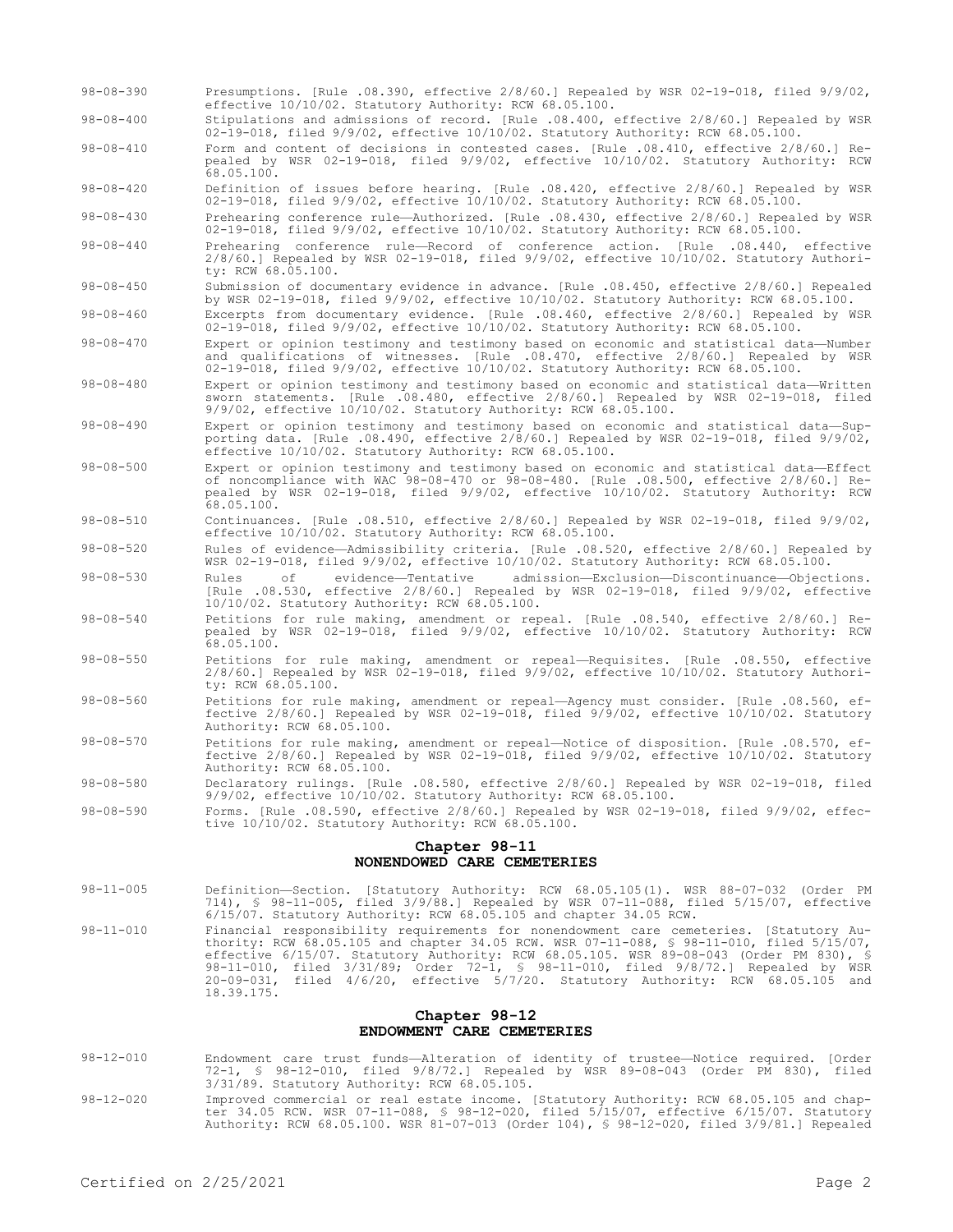by WSR 20-09-031, filed 4/6/20, effective 5/7/20. Statutory Authority: RCW 68.05.105 and 18.39.175.

- 98-12-030 Definitions. [Statutory Authority: RCW 68.05.105. WSR 17-24-017, § 98-12-030, filed 11/28/17, effective 12/29/17. Statutory Authority: RCW 68.05.100. WSR 83-02-063 (Order 106), § 98-12-030, filed 1/5/83.] Repealed by WSR 20-09-031, filed 4/6/20, effective 5/7/20. Statutory Authority: RCW 68.05.105 and 18.39.175.
- 98-12-040 Records of endowment care funds. [Statutory Authority: RCW 68.05.105 and chapter 34.05 RCW. WSR 07-11-088, § 98-12-040, filed 5/15/07, effective 6/15/07. Statutory Authority: RCW 68.05.100. WSR 83-02-063 (Order 106), § 98-12-040, filed 1/5/83.] Repealed by WSR 20-09-031, filed 4/6/20, effective 5/7/20. Statutory Authority: RCW 68.05.105 and 18.39.175.
- 98-12-050 Endowment care trust fund contribution for additional rights of interment, entombment or inurnment. [Statutory Authority: RCW 68.05.105 and chapter 34.05 RCW. WSR 07-11-088, § 98-12-050, filed 5/15/07, effective 6/15/07.] Repealed by WSR 20-09-031, filed 4/6/20, effective 5/7/20. Statutory Authority: RCW 68.05.105 and 18.39.175.
- 98-12-051 Application for total return distribution. [Statutory Authority: RCW 68.05.105. WSR 17-24-017, § 98-12-051, filed 11/28/17, effective 12/29/17.] Repealed by WSR 20-09-031, filed 4/6/20, effective 5/7/20. Statutory Authority: RCW 68.05.105 and 18.39.175.
- 98-12-052 Calculation of the average fair market value. [Statutory Authority: RCW 68.05.105. WSR 17-24-017, § 98-12-052, filed 11/28/17, effective 12/29/17.] Repealed by WSR 20-09-031, filed 4/6/20, effective 5/7/20. Statutory Authority: RCW 68.05.105 and 18.39.175.
- 98-12-053 Limitation of total return distribution. [Statutory Authority: RCW 68.05.105. WSR 17-24-017, § 98-12-053, filed 11/28/17, effective 12/29/17.] Repealed by WSR 20-09-031, filed 4/6/20, effective 5/7/20. Statutory Authority: RCW 68.05.105 and 18.39.175.
- 98-12-054 Fees and taxes. [Statutory Authority: RCW 68.05.105. WSR 17-24-017, § 98-12-054, filed 11/28/17, effective 12/29/17.] Repealed by WSR 20-09-031, filed 4/6/20, effective 5/7/20. Statutory Authority: RCW 68.05.105 and 18.39.175.
- 98-12-055 Annual reporting requirements for total return distribution method. [Statutory Authority: RCW 68.05.105. WSR 17-24-017, § 98-12-055, filed 11/28/17, effective 12/29/17.] Repealed by WSR 20-09-031, filed 4/6/20, effective 5/7/20. Statutory Authority: RCW 68.05.105 and 18.39.175.

#### **Chapter 98-14 PREARRANGEMENT CONTRACTS**

- 98-14-010 Definitions. [Statutory Authority: RCW 68.05.105 and chapter 34.05 RCW. WSR 07-11-088, § 98-14-010, filed 5/15/07, effective 6/15/07; Order CB 101, § 98-14-010, filed 10/17/75.] Repealed by WSR 20-09-031, filed 4/6/20, effective 5/7/20. Statutory Authority: RCW 68.05.105 and 18.39.175.
- 98-14-020 Itemization of charges. [Statutory Authority: RCW 68.05.105 and chapter 34.05 RCW. WSR 07-11-088, § 98-14-020, filed 5/15/07, effective 6/15/07; Order CB 101, § 98-14-020, filed 10/17/75.] Repealed by WSR 20-09-031, filed 4/6/20, effective 5/7/20. Statutory Authority: RCW 68.05.105 and 18.39.175.
- 98-14-030 Form of delivery. [Order CB 101, § 98-14-030, filed 10/17/75.] Repealed by WSR 20-09-031, filed 4/6/20, effective 5/7/20. Statutory Authority: RCW 68.05.105 and 18.39.175.
- 98-14-040 Performance of services. [Order CB 101, § 98-14-040, filed 10/17/75.] Repealed by WSR 20-09-031, filed 4/6/20, effective 5/7/20. Statutory Authority: RCW 68.05.105 and 18.39.175.
- 98-14-050 Determination of delivery. [Statutory Authority: RCW 68.05.100. WSR 02-19-018, § 98-14-050, filed 9/9/02, effective 10/10/02; Order CB 101, § 98-14-050, filed 10/17/75.] Repealed by WSR 20-09-031, filed 4/6/20, effective 5/7/20. Statutory Authority: RCW 68.05.105 and 18.39.175.
- 98-14-060 Suppliers. [Statutory Authority: RCW 68.05.100. WSR 02-19-018, § 98-14-060, filed 9/9/02, effective 10/10/02; Order CB 101, § 98-14-060, filed 10/17/75.] Repealed by WSR 20-09-031, filed 4/6/20, effective 5/7/20. Statutory Authority: RCW 68.05.105 and 18.39.175.
- 98-14-070 Securities for loans. [Statutory Authority: RCW 68.05.100. WSR 02-19-018, § 98-14-070, filed 9/9/02, effective 10/10/02; Order CB 101, § 98-14-070, filed 10/17/75.] Repealed by WSR 20-09-031, filed 4/6/20, effective 5/7/20. Statutory Authority: RCW 68.05.105 and 18.39.175.
- 98-14-080 Development plan for unconstructed, undeveloped property. [Statutory Authority: RCW 68.05.105 and chapter 34.05 RCW. WSR 07-11-088, § 98-14-080, filed 5/15/07, effective 6/15/07. Statutory Authority: RCW 68.05.100. WSR 02-19-018, § 98-14-080, filed 9/9/02, effective 10/10/02; WSR 83-02-063 (Order 106), § 98-14-080, filed 1/5/83.] Repealed by WSR 20-09-031, filed 4/6/20, effective 5/7/20. Statutory Authority: RCW 68.05.105 and 18.39.175.
- 98-14-090 Records of prearrangement trust funds. [Statutory Authority: RCW 68.05.105 and chapter 34.05 RCW. WSR 07-11-088, § 98-14-090, filed 5/15/07, effective 6/15/07. Statutory Authority: RCW 68.05.105. WSR 89-08-043 (Order PM 830), § 98-14-090, filed 3/31/89. Statutory Authority: RCW 68.05.100. WSR 83-02-063 (Order 106), § 98-14-090, filed 1/5/83.] Repealed by WSR 20-09-031, filed 4/6/20, effective 5/7/20. Statutory Authority: RCW 68.05.105 and 18.39.175.
- 98-14-100 Qualifications of applicant for prearrangement sales license. [Statutory Authority: RCW 68.05.105 and chapter 34.05 RCW. WSR 07-11-088, § 98-14-100, filed 5/15/07, effective 6/15/07. Statutory Authority: RCW 68.05.105. WSR 89-08-043 (Order PM 830), § 98-14-100, filed 3/31/89.] Repealed by WSR 20-09-031, filed 4/6/20, effective 5/7/20. Statutory Authority: RCW 68.05.105 and 18.39.175.
- 98-14-200 Telephone solicitation. [Statutory Authority: RCW 68.05.105 (1) and (2). WSR 90-17-073, § 98-14-200, filed 8/16/90, effective 9/16/90.] Repealed by WSR 20-09-031, filed 4/6/20, effective 5/7/20. Statutory Authority: RCW 68.05.105 and 18.39.175.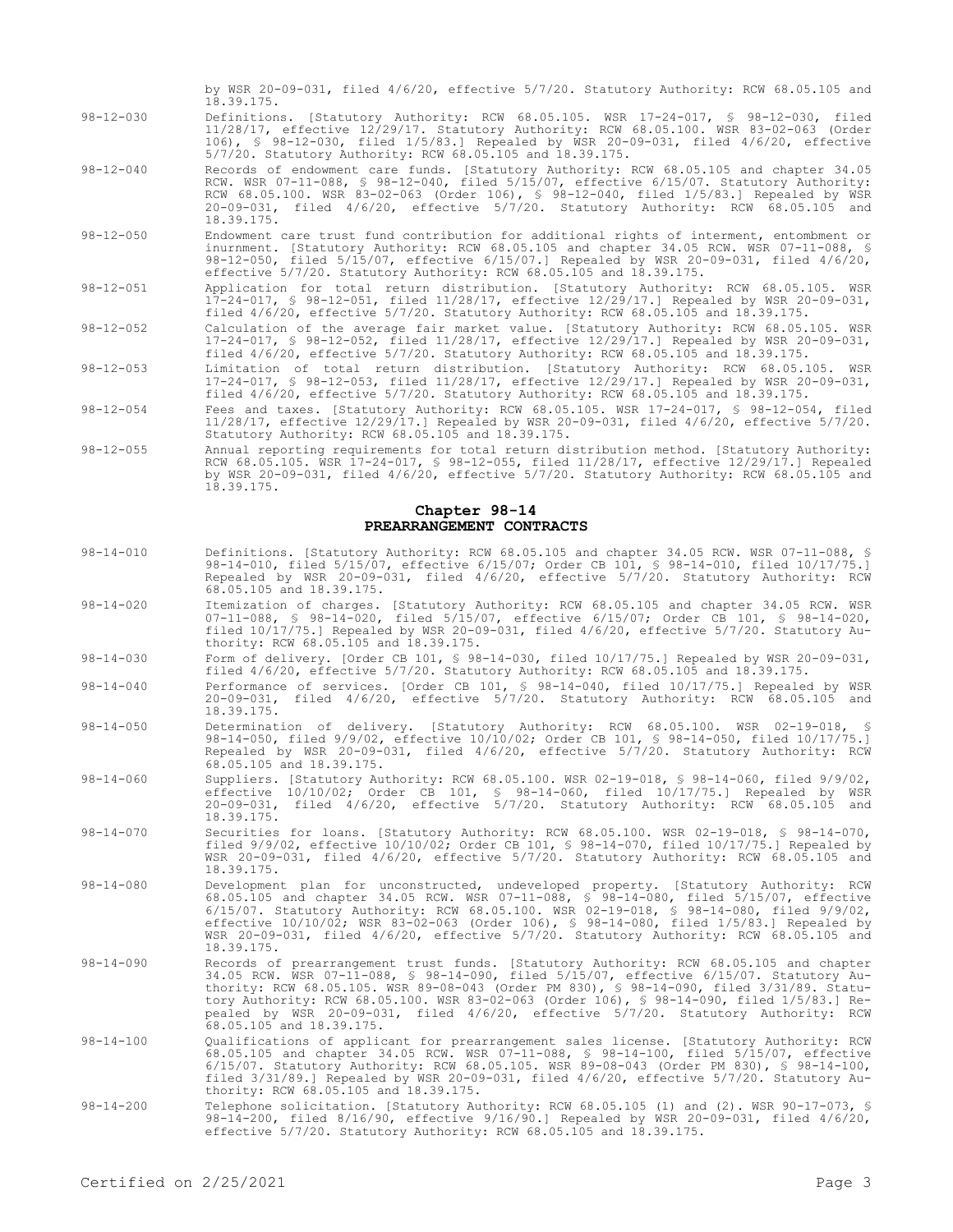## **Chapter 98-15 CREMATORIES**

- 98-15-010 Crematory inspections. [Statutory Authority: RCW 68.05.100. WSR 02-19-018, § 98-15-010, filed 9/9/02, effective 10/10/02.] Repealed by WSR 20-09-031, filed 4/6/20, effective 5/7/20. Statutory Authority: RCW 68.05.105 and 18.39.175.
- 98-15-020 Endowment care trust fund contribution for additional rights of interment, entombment or inurnment. [Statutory Authority: RCW 68.05.100. WSR 02-19-018, § 98-15-020, filed 9/9/02, effective 10/10/02.] Repealed by WSR 07-11-088, filed 5/15/07, effective 6/15/07. Statutory Authority: RCW 68.05.105 and chapter 34.05 RCW.

## **Chapter 98-16 HYBRID UNITS**

- 98-16-010 Hybrid unit. [Statutory Authority: RCW 68.05.100. WSR 81-07-013 (Order 104), § 98-16-010, filed 3/9/81.] Repealed by WSR 20-09-031, filed 4/6/20, effective 5/7/20. Statutory Authority: RCW 68.05.105 and 18.39.175.
- 98-16-020 Hybrid unit as funeral merchandise or services. [Statutory Authority: RCW 68.05.105. WSR 89-08-043 (Order PM 830), § 98-16-020, filed 3/31/89. Statutory Authority: RCW 68.05.100. WSR 81-07-013 (Order 104), § 98-16-020, filed 3/9/81.] Repealed by WSR 07-11-088, filed 5/15/07, effective 6/15/07. Statutory Authority: RCW 68.05.105 and chapter 34.05 RCW.
- 98-16-030 Disclosure of support or service items. [Statutory Authority: RCW 68.05.100. WSR 81-07-013 (Order 104), § 98-16-030, filed 3/9/81.] Repealed by WSR 20-09-031, filed 4/6/20, effective 5/7/20. Statutory Authority: RCW 68.05.105 and 18.39.175.

## **Chapter 98-20 CEMETERY PROPERTY**

- 98-20-010 Removal of dedication. [Statutory Authority: RCW 68.05.100. WSR 81-07-013 (Order 104), § 98-20-010, filed 3/9/81.] Repealed by WSR 89-08-043 (Order PM 830), filed 3/31/89. Statutory Authority: RCW 68.05.105.
- 98-20-020 Definitions—Sale or transfer of ownership or control of any cemetery. [Statutory Authority: RCW 68.05.105. WSR 89-08-043 (Order PM 830), § 98-20-020, filed 3/31/89. Statutory Authority: RCW 68.05.100. WSR 86-17-063 (Order 109), § 98-20-020, filed 8/19/86.] Repealed by WSR 20-09-031, filed 4/6/20, effective 5/7/20. Statutory Authority: RCW  $68.05.105$  and  $18.39.175$ .
- 98-20-030 Allowing burials in an abandoned cemetery. [Statutory Authority: RCW 68.05.105 and chapter 68.60 RCW. WSR 18-21-026, § 98-20-030, filed 10/5/18, effective 11/5/18.] Repealed by WSR 20-09-031, filed 4/6/20, effective 5/7/20. Statutory Authority: RCW 68.05.105 and 18.39.175.

#### **Chapter 98-40**

## **PROCEDURES FOR HANDLING DEAD HUMAN BODIES BY AUTHORIZED CREMATORY AUTHORITIES**

- 98-40-010 Purpose for procedures. [Statutory Authority: RCW 68.05.100 as amended by 1985 c 402 § 8. WSR 85-19-012 (Order 108), § 98-40-010, filed 9/6/85.] Repealed by WSR 02-19-018, filed 9/9/02, effective 10/10/02. Statutory Authority: RCW 68.05.100.
- 98-40-020 Terminology. [Statutory Authority: RCW 68.05.105. WSR 89-08-043 (Order PM 830), 98-40-020, filed 3/31/89. Statutory Authority: RCW 68.05.100 as amended by 1985 c 402 § 8. WSR 85-19-012 (Order 108), § 98-40-020, filed 9/6/85.] Repealed by WSR 02-19-018, filed 9/9/02, effective 10/10/02. Statutory Authority: RCW 68.05.100.
- 98-40-030 Removal and identification of human remains. [Statutory Authority: RCW 68.05.105. WSR 89-08-043 (Order PM 830), § 98-40-030, filed 3/31/89. Statutory Authority: RCW 68.05.100 as amended by 1985 c 402 § 8. WSR 85-19-012 (Order 108), § 98-40-030, filed 9/6/85.] Repealed by WSR 02-19-018, filed 9/9/02, effective 10/10/02. Statutory Authority: RCW  $68.05.100$ .
- 98-40-040 Holding human remains for cremation. [Statutory Authority: RCW 68.05.105. WSR 89-08-043 (Order PM 830), § 98-40-040, filed 3/31/89. Statutory Authority: RCW 68.05.100 as amended by 1985 c 402 § 8. WSR 85-19-012 (Order 108), § 98-40-040, filed 9/6/85.] Repealed by WSR 02-19-018, filed 9/9/02, effective 10/10/02. Statutory Authority: RCW 68.05.100.
- 98-40-050 Cremation of human remains. [Statutory Authority: RCW 68.05.105. WSR 89-08-043 (Order PM 830), § 98-40-050, filed 3/31/89. Statutory Authority: RCW 68.05.105(1). WSR 88-07-032 (Order PM 714), § 98-40-050, filed 3/9/88. Statutory Authority: RCW 68.05.100 as amended by 1985 c 402 § 8. WSR 85-19-012 (Order 108), § 98-40-050, filed 9/6/85.] Repealed by WSR 02-19-018, filed 9/9/02, effective 10/10/02. Statutory Authority: RCW 68.05.100.
- 98-40-060 Processing of cremated remains. [Statutory Authority: RCW 68.05.100 as amended by 1985 c 402 § 8. WSR 85-19-012 (Order 108), § 98-40-060, filed 9/6/85.] Repealed by WSR 02-19-018, filed 9/9/02, effective 10/10/02. Statutory Authority: RCW 68.05.100.
- 98-40-070 Packaging and storage of cremated remains. [Statutory Authority: RCW 68.05.105. WSR 89-08-043 (Order PM 830), § 98-40-070, filed 3/31/89. Statutory Authority: RCW 68.05.100 as amended by 1985 c 402 § 8. WSR 85-19-012 (Order 108), § 98-40-070, filed 9/6/85.] Re-pealed by WSR 02-19-018, filed 9/9/02, effective 10/10/02. Statutory Authority: RCW 68.05.100.
- 98-40-080 Disposition of cremated remains. [Statutory Authority: RCW 68.05.105. WSR 89-08-043 (Or-der PM 830), § 98-40-080, filed 3/31/89. Statutory Authority: RCW 68.05.100 as amended by 1985 c 402 § 8. WSR 85-19-012 (Order 108), § 98-40-080, filed 9/6/85.] Repealed by WSR 02-19-018, filed 9/9/02, effective 10/10/02. Statutory Authority: RCW 68.05.100.